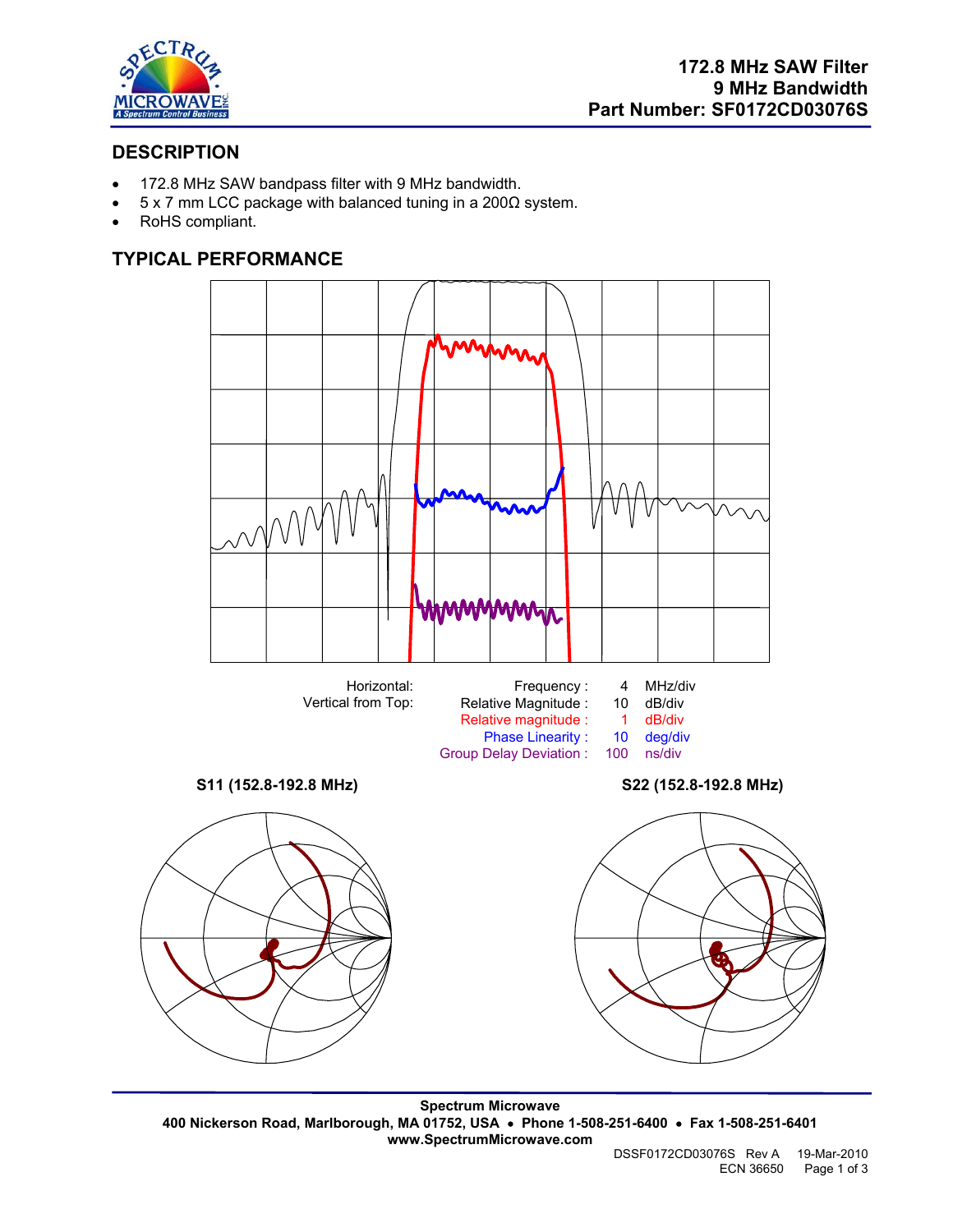

## **SPECIFICATION**

| <b>Parameter</b>                                          | Min           | Tvp   | <b>Max</b> | <b>Units</b> |
|-----------------------------------------------------------|---------------|-------|------------|--------------|
| Center Frequency (Fc) <sup>1</sup>                        |               | 172.8 |            | <b>MHz</b>   |
| Insertion Loss at Fc                                      |               | 11    | 14         | dB           |
| Amplitude Ripple (Over Fc ± 3.5 MHz)                      |               | 0.6   | 1.5        | $dB$ p-p     |
| Group Delay Ripple (over Fc ± 4.42 MHz)                   |               | 70    | 200        | ns p-p       |
| Phase Ripple (over Fc ± 4.42 MHz)                         |               | 9     |            | deg. p-p     |
| 1.5 dB Bandwidth                                          | 8.84          | 9.2   |            | <b>MHz</b>   |
| Rejection: Fc $\pm$ 7.5 to Fc $\pm$ 10 MHz $^2$           | 30            | 33    |            | dB           |
| Rejection: Fc $\pm$ 10 to Fc $\pm$ 20 MHz <sup>2</sup>    | 35            | 40    |            | dB           |
| Fc $\pm$ 20 to Fc $\pm$ 50 MHz <sup>2</sup><br>Rejection: | 45            | 48    |            | dB           |
| Rejection: Fc $\pm$ 50 to Fc $\pm$ 100 MHz $^2$           | 35            | 40    |            | dB           |
| VSWR over Fc ± 4.42 MHz                                   |               | 2.2   | 2.5        | :1           |
| Source / Load Impedance                                   | 200Ω balanced |       |            |              |
| Ambient Temperature (Tref)                                |               | 25    |            | °C           |

Notes: 1. Fixed frequency reference.

- 2. Relative to the insertion loss at Fc.
- 3. Specification applies over the full operating temperature range.
- 4. Typical change of filter frequency response with temperature is Δf = (T-T<sub>ref)</sub>\*Tc\*Fc, in ppm.

## **MAXIMUM RATINGS**

| <b>TParameter</b>                                      | vm                       |       | иах | units  |
|--------------------------------------------------------|--------------------------|-------|-----|--------|
| Storage Temperature Range                              | $-40$                    | 25    | 85  | $\sim$ |
| Operating Temperature Range (T)                        | -40                      | 25    | 85  | $\sim$ |
| Temperature Coefficient of Frequency (Tc) <sup>4</sup> |                          | $-23$ |     | ppm/°C |
| Input Power Level                                      | $\overline{\phantom{0}}$ | 10    | 13  | dBm    |

### **MATCHING CIRCUIT**



Notes:

1. Recommend use of 2% tolerance matching components. Inductor Q=45.

2. Component values are for reference only and may change depending on board layout.

**Spectrum Microwave 400 Nickerson Road, Marlborough, MA 01752, USA** • **Phone 1-508-251-6400** • **Fax 1-508-251-6401 www.SpectrumMicrowave.com**